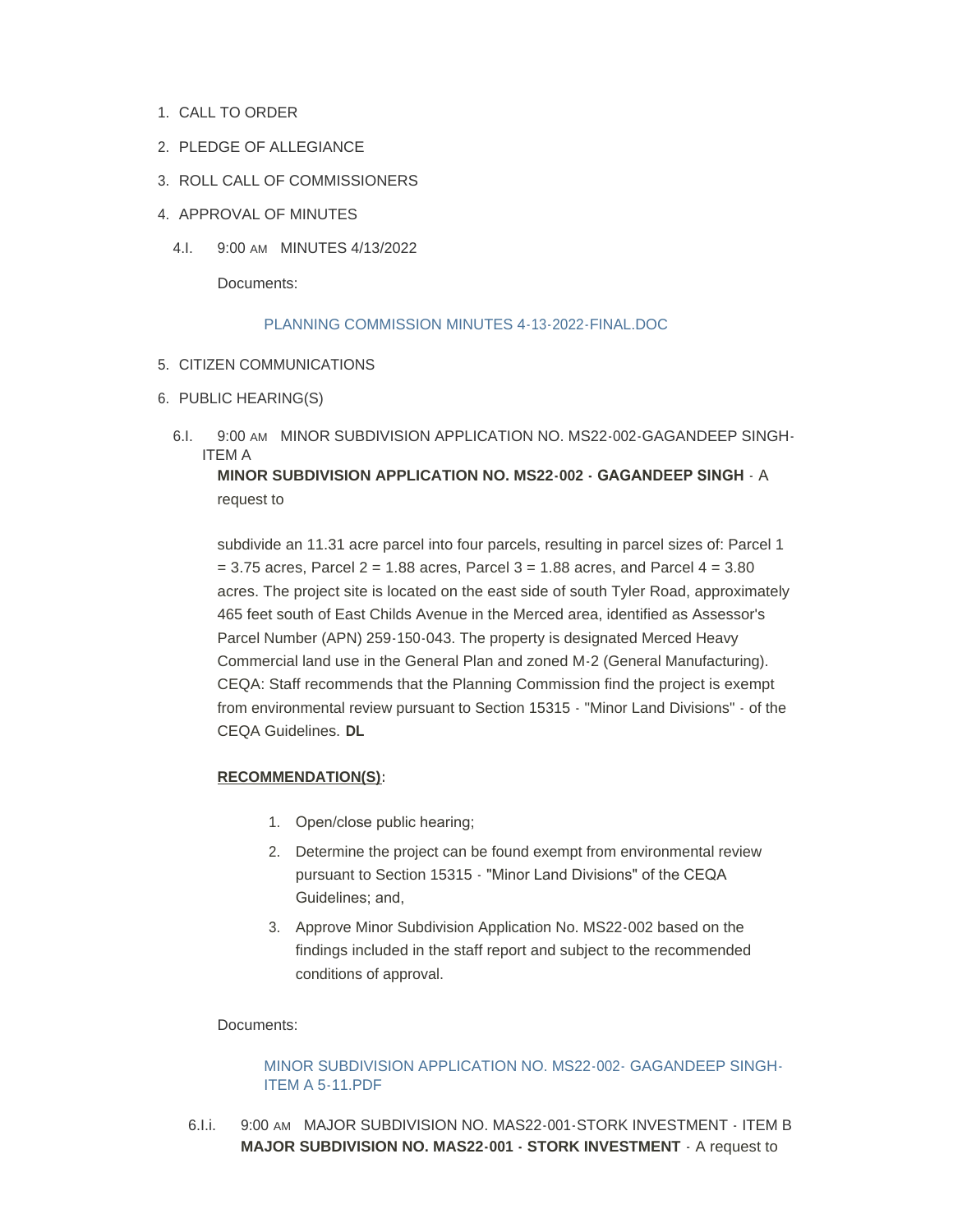subdivide two, adjacent, parcels that total 8.19 acres into a 6-lot industrial subdivision, with each lot being at least one acre in size. The project site is generally located on the north side of East Gerard Avenue, approximately 700 feet east of South Tyler Road in the Merced area, also identified as Assessor Parcel Numbers (APN) 259-150-044 and 259-150-019. The property is located in the Merced City Planning Area and is designated IND-R (Industrial Reserve) land use in the General Plan and is zoned M-2 (General Manufacturing). CEQA: Staff recommends that the Planning Commission find that the project requires no further environmental review pursuant to Section 15183 - "Projects Consistent with a Community Plan or Zoning" of the CEQA Guidelines. **DL**

#### **RECOMMENDATIONS:**

1) Open/close the public hearing;

2) Determine Major Subdivision Application No. MAS22-001 requires no further environmental review pursuant to Section 15183 - "Projects Consistent with a Community Plan or Zoning" of the CEQA Guidelines; and,

3) Approve Major Subdivision Application No. MAS22-001 based on the findings identified in the staff report and subject to the recommended Conditions of Approval.

#### Documents:

### [MAJOR SUBDIVISION NO. MAS22-001-](https://www.countyofmerced.com/AgendaCenter/ViewFile/Item/1836?fileID=20800) STORK INVESTMENT AGENDA ITEM B 5-11.PDF

6.I.i.1. 9:00 AM MINOR SUBDIVISION APPLICATION NO. MS22-004/ ZONE VARIANCE NO. ZV22-001- GREGORY PEARL - ITEM C

> **MINOR SUBDIVISION No. MS22-004 / ZONE VARIANCE No. ZV22-001 – GREGORY PEARL –** A request to vary from the minimum A-1 (General Agricultural) parcel size of 20 acres, by dividing a parcel (one (1) legal parcel, but two (2) contiguous assessor's parcels) totaling 143.71 acres into two (2) parcels of 15.76 acres and 127.95 acres. The project site is located 550 feet east of West Hutchins Road and south of West Henry Miller Ave in the Dos Palos area, identified as Assessor's Parcel Numbers (APNs): 085-280-033 and 085-340-022. The land is designated agricultural land use in the general plan and is zoned A-1 (General Agricultural). CEQA: Staff recommends that the Planning Commission find that the project is exempt from environmental review pursuant to Section 15162 of the CEQA Guidelines - "Subsequent EIRs and Negative Declarations." **CC**

#### **RECOMMENDATIONS:**